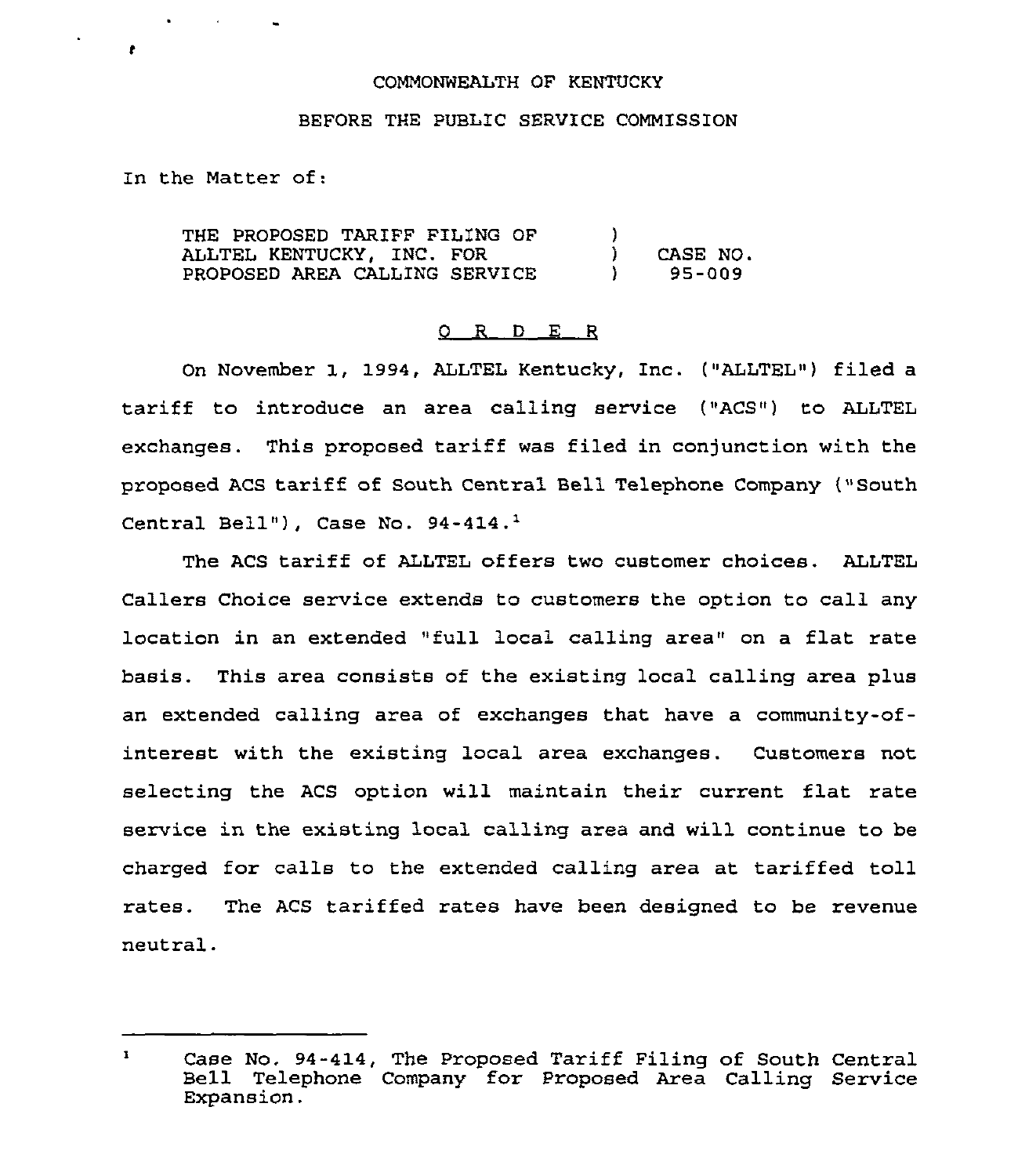The Commission notes that ALLTEL is not offering a measured extended area calling service option. ALLTEL does not have the equipment necessary to provide such service. Also, ALLTEL believes that customer demand for the measured extended area calling service option would be very small.

 $\ddot{\phantom{0}}$ 

 $\mathbf{r}$ 

**Contract Contract** 

Long standing Commission policy holds that revenues obtained from one calling option may not be used to satisfy the revenue requirements of another option.<sup>2</sup> Hence, local measured service cannot be funded by raising existing rates. Though Callers Choice is not a measured service, this principle is nevertheless relevant. Accordingly, consumers retaining their existing service should not be required to pay increased access charges to cover the costs of the Callers Choice Service option. ALLTEL should not later request a rate increase for the existing local calling area customers because of incorrect pricing of the Callers Choice option or because incorrect pricing of the Callers Choice option reduces the number of customers in the existing local calling area.

The Commission finds that ALLTEL's tariff proposal filed with the Commission on November 1, 1994 for ACS should be approved as of the date of this Order. ALLTEL should comply with all of the Commission's directives in South Central Bell's original ACS case.<sup>3</sup>

 $\overline{2}$ See Administrative Case No. 285, An Investigation Into The Economic Feasibility Of Providing Local Measured Service Telephone Rates In Kentucky.

<sup>3</sup> Case No. 91-250, South Central Bell Telephone Company's Proposed Area Calling Service Tariff.